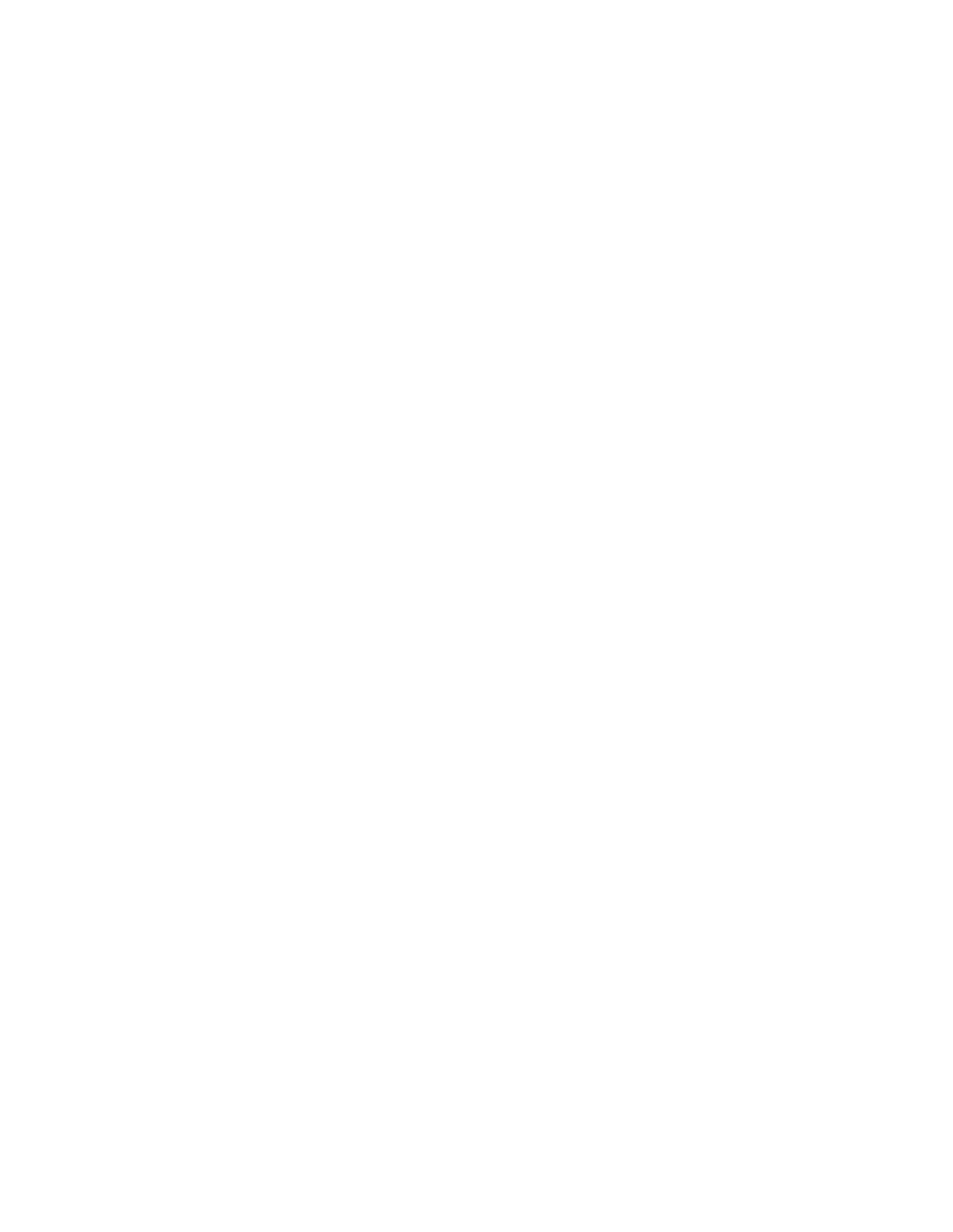| <b>PROGRAM</b>                                                                                                                                      |                                               |
|-----------------------------------------------------------------------------------------------------------------------------------------------------|-----------------------------------------------|
| <b>WIND BAND</b>                                                                                                                                    |                                               |
| Tru tru trut avant, il fault boire                                                                                                                  | Jean Richafort (c.1480–c.1547)                |
| Intrada III "Vater unser in Himmelreich" (1620)                                                                                                     | Michael Altenburg (1584–1640)                 |
| Bastienne, Bastienne, vous avés changè d'amis (1541)                                                                                                | Anonymous                                     |
| <b>VIOL CONSORT</b>                                                                                                                                 |                                               |
| Vestiva i colli<br>Giovanni Pierluigi da Palestrina (1525-1594)                                                                                     |                                               |
|                                                                                                                                                     | divisions by Girolamo Dalla Casa (d. 1601)    |
| La Gamba in Basso e Soprano                                                                                                                         | Vincenzo Ruffo $(c.1508-1587)$                |
| <b>RECORDER CONSORT</b>                                                                                                                             |                                               |
| O crux benedicta                                                                                                                                    | Jakob Clemens non Papa<br>$(c.1510 - c.1555)$ |
| <b>VIOL CONSORT</b>                                                                                                                                 |                                               |
| <b>Hugh Ashton's Maske</b>                                                                                                                          | Hugh Ashton<br>$(c.1475 - 1558)$              |
| <b>RECORDER CONSORT</b>                                                                                                                             |                                               |
| <b>Pavane</b> from <i>Musicque de Joye</i> (c.1545)                                                                                                 | pub. Jacque Moderne<br>$(1500 - 1560)$        |
| Tant que vivray                                                                                                                                     | Claudin de Sermisy<br>$(c.1490-1562)$         |
| <b>BAROQUE ENSEMBLE</b>                                                                                                                             |                                               |
| Sonata in G for 2 violins, viola da gamba & continuo BuxWV271<br>I. Allegro<br>II. Adagio<br>III. Adagio<br>IV. Allegro<br>V. Adagio<br>VI. Allegro | Dietrich Buxtehude<br>$(1637 - 1707)$         |

WIND BAND & RECORDER CONSORT

**Or sus, serviteurs du Seigneur** (Psalm 134) Claude Goudimel

(c.1514–1572)